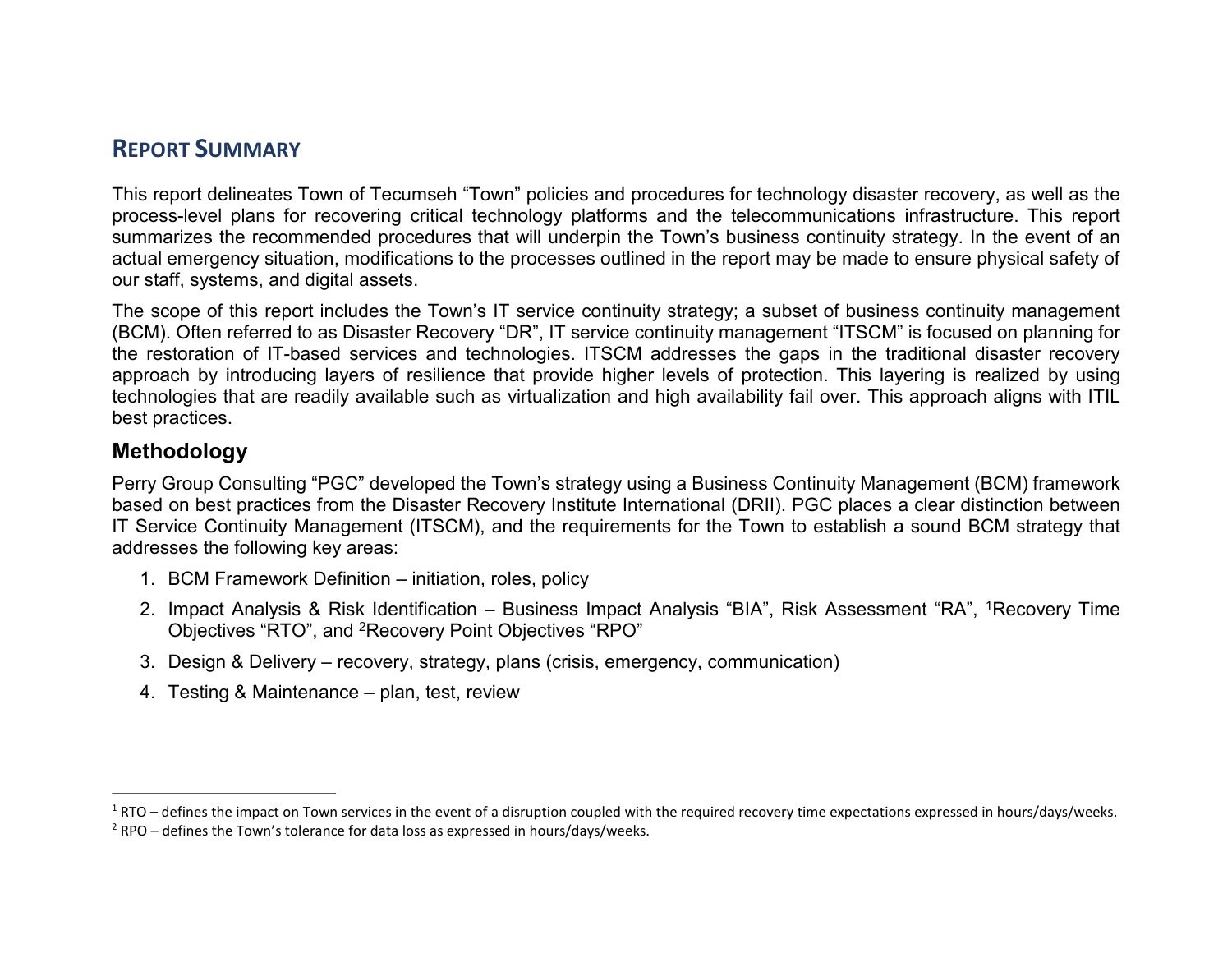The project was launched in September, 2021 with the development of a BIA questionnaire that was distributed to all departments within the Town. The questionnaire was used to identify services within each department along with the criticality of each service. The following departments were included in the process:

- 1. Development Services
- 2. Financial Services
- 3. Legislative Services and Clerks
- 4. Community Safety and Fire
- 5. Public Works and Engineering Services
- 6. Community and Recreation Services
- 7. People and Culture

The Information Technology "IT" team were engaged to help define a catalogue of IT services that were then mapped to all services defined by the business units.

### **Risk Assessment**

A risk and vulnerability assessment was performed to identify threats and risks that could impact the delivery of Town services. The results of the assessment were then uploaded to a risk register that will be used by the IT team to track and manage all risks identified in the report.

#### **Online Dashboard**

All components of the Town's BCP/DR strategy have been uploaded to a secure dashboard that will allow the IT team to mange the lifecycle of the BCP/DR program. All modifications to Town services, including changed in technology, will be updated in "real-time" within the dashboard.

This process will support the Town's desire to have a current, always validated BCP/DR program. Historically, BCP/DR documents can quickly become outdated and ineffective to organizations. The process adopted by the Town will mitigate the risk of stale information and ensure the Town's BCP/DR posture is aligned with DRII best practices.

# **Program Benefits**

- **Roadmap:** A well-defined business continuity plan is like a roadmap during a disruption. It allows the Town to react swiftly and effectively and maintain continuity of core services.
- **Build Confidence with the Public and Town Employees:** A great benefit of a business continuity plan is that it can give both employees and the public the needed assurance on the capability of the Town to deliver services in times of disaster.